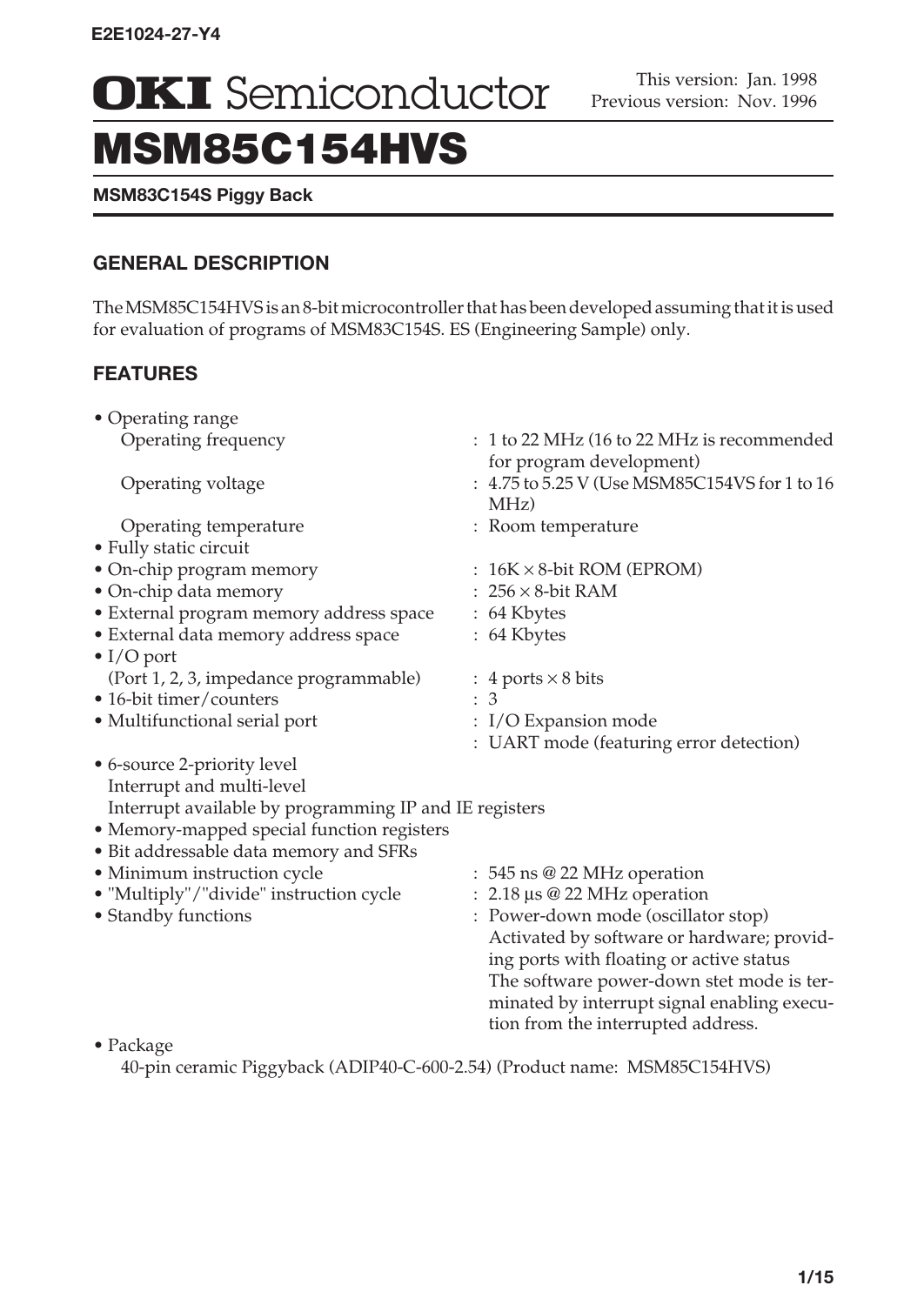



**BLOCK DIAGRAM**

BLOCK DIAGRAM

**2/15**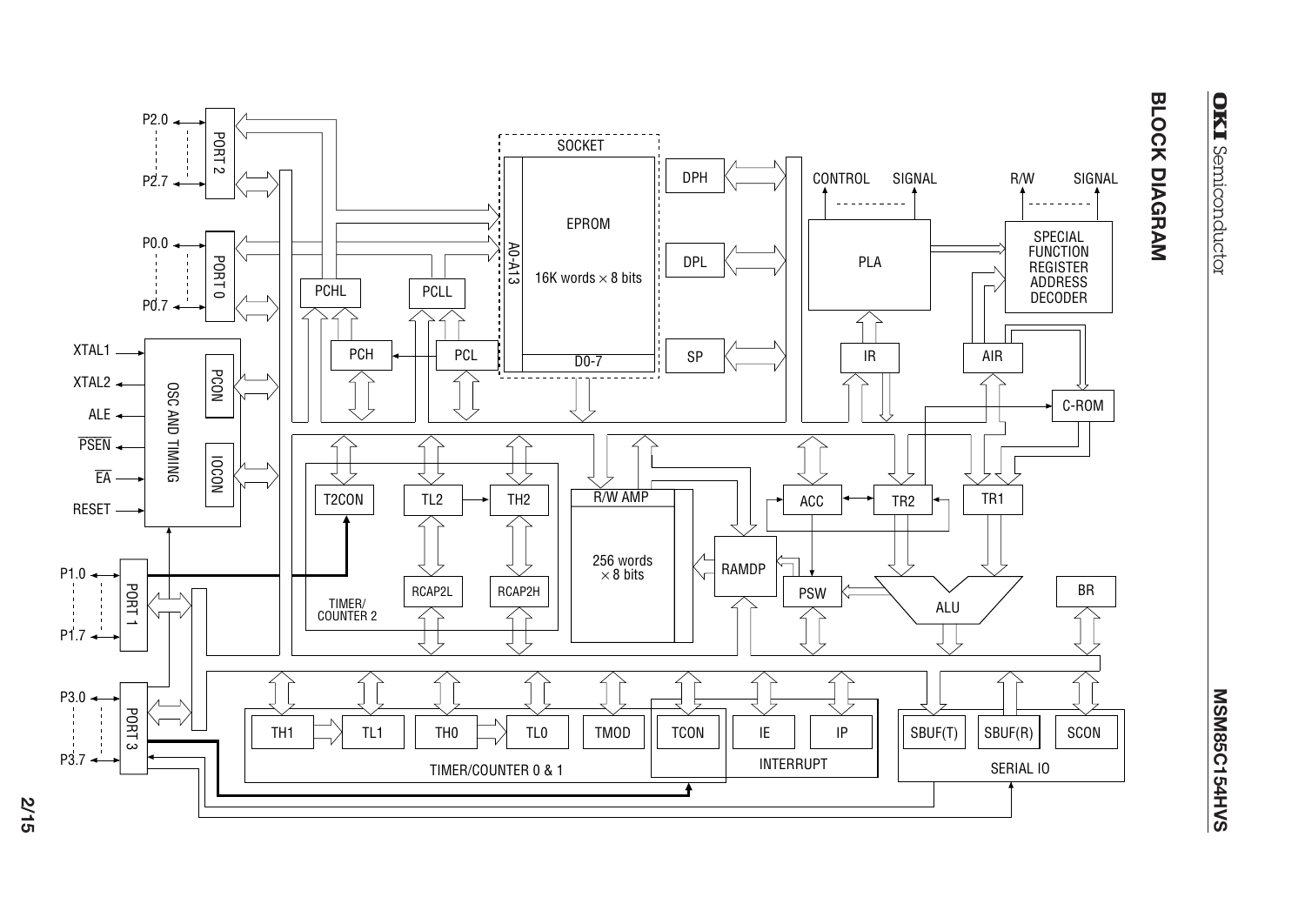# **PIN CONFIGURATION (TOP VIEW)**





**40-Pin Package (Piggy back)**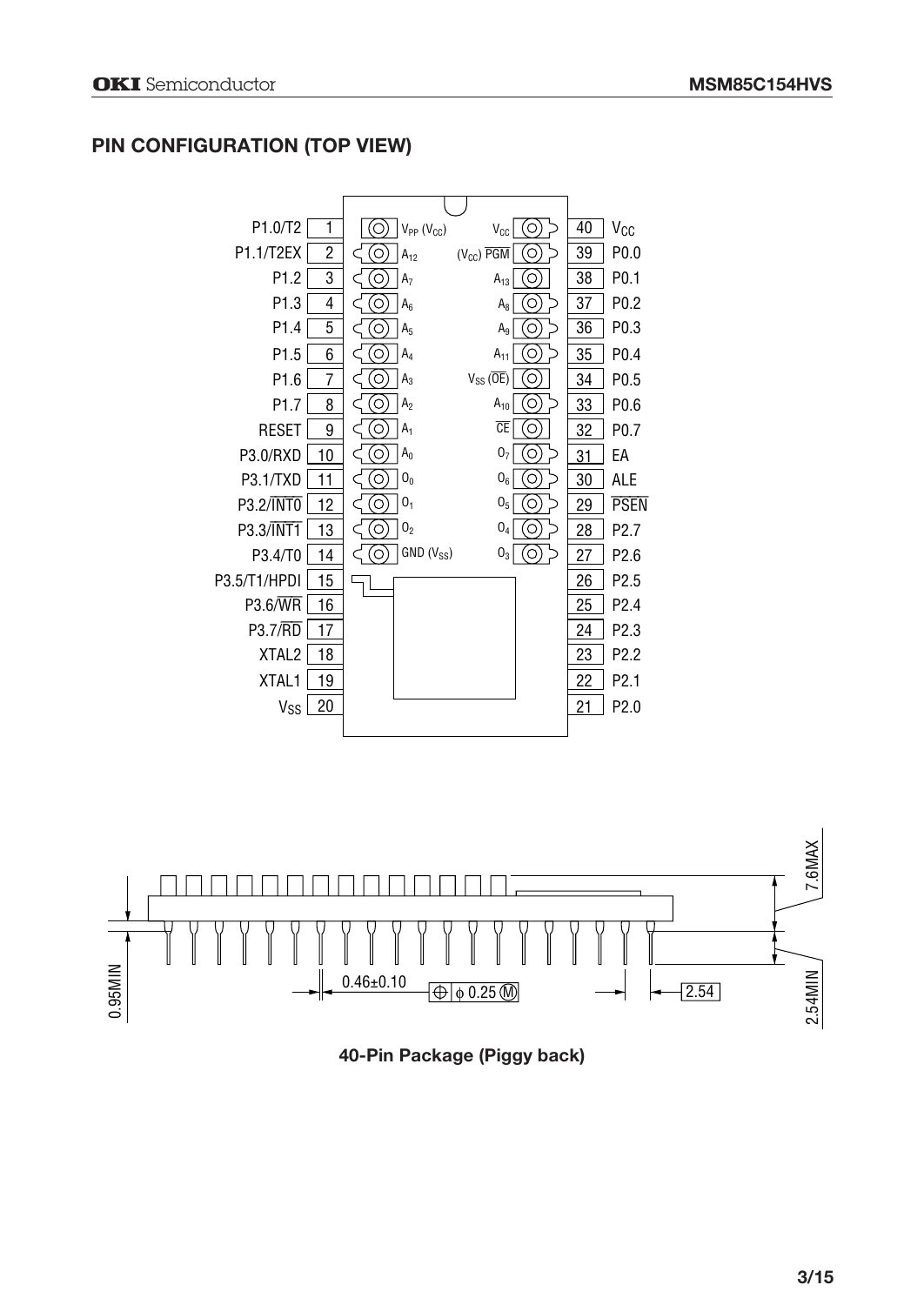## **ABSOLUTE MAXIMUM RATINGS**

| <b>Parameter</b>     | <b>Symbol</b> | <b>Condition</b> | Rating            | Unit    |
|----------------------|---------------|------------------|-------------------|---------|
| Power Supply Voltage | Vcc           | Ta=25°C          | $-0.5$ to 7       |         |
| Input Voltage        | V۱            | Ta=25°C          | $-0.5$ to Vcc+0.5 |         |
| Storage Temperature  | l stg         |                  | $-55$ to $+150$   | $\circ$ |

# **RECOMMENDED OPERATING CONDITIONS**

| <b>Parameter</b>                             | Symbol  | <b>Condition</b> | Range              | Unit       |
|----------------------------------------------|---------|------------------|--------------------|------------|
| <b>Power Supply Voltage</b>                  | Vcc     | See below.       | 4.75 to 5.25       |            |
| $* -$<br><b>Oscillation Frequency</b>        | Vosc    | See below.       | 1 to 22            | <b>MHz</b> |
| <b>External Clock Operating</b><br>Frequency | TEXTCLK | See below.       | 0 <sub>to</sub> 22 | <b>MHz</b> |
| <b>Ambient Temperature</b>                   | Ta      |                  | room temp          | °C         |

\*1 Depends on the specification for crystal or ceramic resonator.

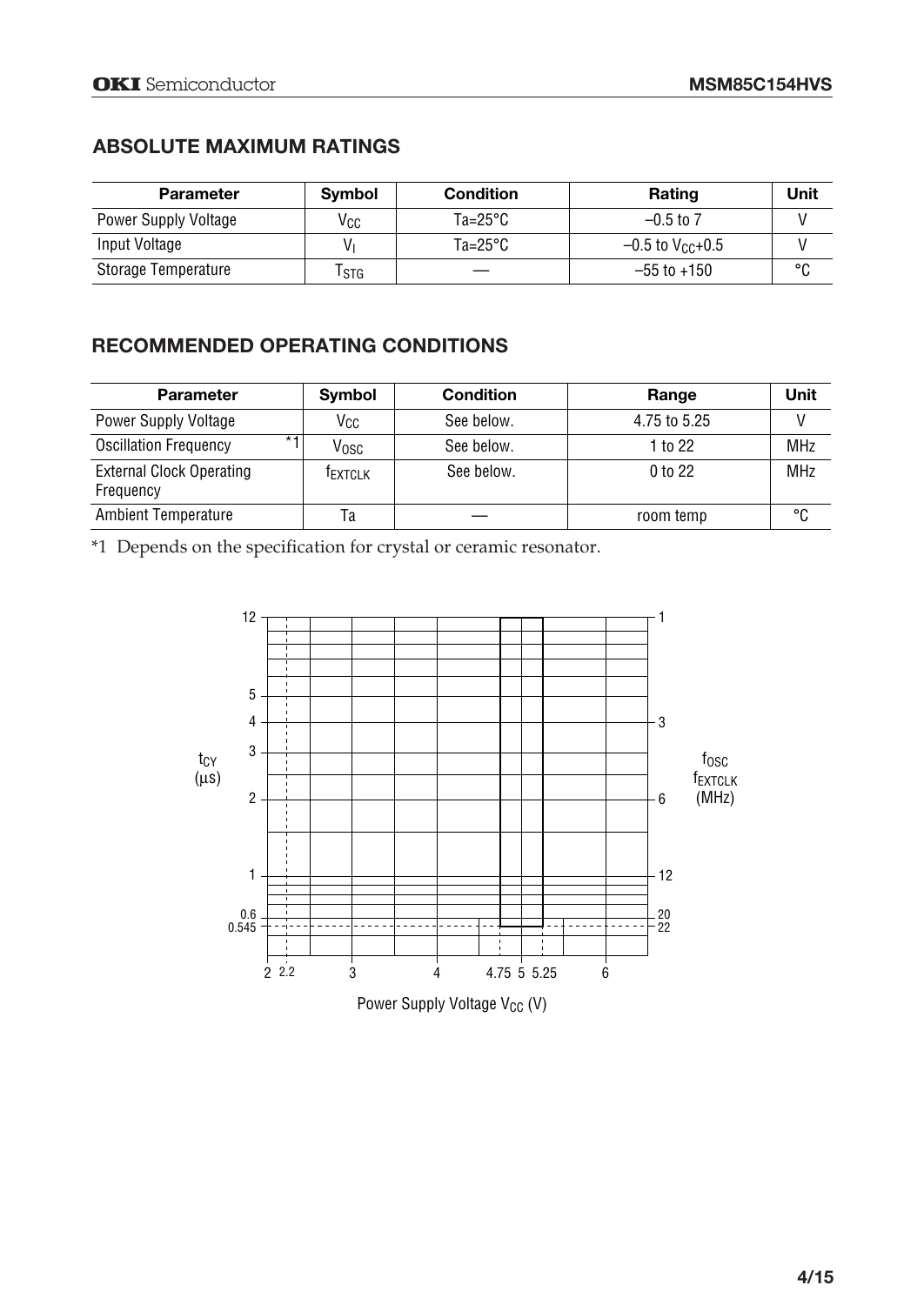# **ELECTRICAL CHARACTERISTICS**

## **DC Characteristics**

( $V_{CC}$ =4.75 to 5.25V, V<sub>SS</sub>=0V, Ta=room temp)

| <b>Parameter</b>                                                       | <b>Symbol</b>       | <b>Condition</b>                                 | Min.                   | Typ.   | Max.          |              | Meas-<br>Unit $ $ uring<br>circuit |  |
|------------------------------------------------------------------------|---------------------|--------------------------------------------------|------------------------|--------|---------------|--------------|------------------------------------|--|
| Input Low Voltage                                                      | $V_{IL}$            |                                                  | $-0.5$                 |        | $0.2 VCC-0.1$ | V            |                                    |  |
| Input High Voltage                                                     | V <sub>IH</sub>     | Except XTAL1, EA,<br>and RESET                   | $0.2 V_{CC} + 0.9$     |        | $V_{C}f$ +0.5 | $\vee$       |                                    |  |
| Input High Voltage                                                     | V <sub>HH1</sub>    | XTAL1, RESET and EA                              | $0.7$ $V_{CC}$         |        | $V_{CC}+0.5$  | $\vee$       |                                    |  |
| <b>Output Low Voltage</b><br>(PORT 1, 2, 3)                            | $V_{OL}$            | $I_{01} = 1.6$ mA                                |                        |        | 0.45          | $\vee$       |                                    |  |
| <b>Output Low Voltage</b><br>(PORT 0, ALE, PSEN)                       | $V_{OL1}$           | $I_{01} = 3.2$ mA                                |                        |        | 0.45          | V            | 1                                  |  |
| Output High Voltage                                                    | V <sub>OH</sub>     | $IOH=-60\muA$<br>$V_{CC}=5$ V $\pm$ 10%          | 2.4                    |        |               | V            |                                    |  |
| (PORT 1, 2, 3)                                                         |                     | $IOH=-30\muA$                                    | $0.75$ $V_{CC}$        |        |               | $\mathsf{V}$ |                                    |  |
|                                                                        |                     | $IOH=-10 \mu A$                                  | 0.9 V <sub>CC</sub>    |        |               | V            |                                    |  |
| Output High Voltage                                                    |                     | $I_{OH} = -400 \mu A$<br>$V_{CC} = 5 V \pm 10\%$ | 2.4                    |        |               | $\vee$       |                                    |  |
| (PORT 0, ALE, PSEN)                                                    | V <sub>OH1</sub>    | $I_{OH} = -150 \mu A$                            | $0.75$ V <sub>CC</sub> |        |               | $\mathsf{V}$ |                                    |  |
|                                                                        |                     | $IOH=-40 \mu A$                                  | 0.9 V <sub>CC</sub>    |        |               | V            |                                    |  |
| Logical 0 Input Current/<br>Logical 1 Qutput Current/<br>(PORT1, 2, 3) | $I_{IL}$ / $I_{OH}$ | $V_1 = 0.45V$<br>$V_0 = 0.45V$                   | $-5$                   | $-60$  | $-80$         | μA           | $\overline{2}$                     |  |
| Logical 1 to 0 Transition<br>Current (PORT 1, 2, 3)                    | I <sub>TL</sub>     | $V_{IL} = 2.0V$                                  |                        | $-240$ | $-500$        | μA           |                                    |  |
| Input Leakage Current<br>(PORT 0 floating, EA)                         | Iц                  | $V_{SS}$ < $V_I$ < $V_{CC}$                      |                        |        | ±10           | μA           | 3                                  |  |
| <b>RESET Pulldown Resistor</b>                                         | R <sub>RST</sub>    |                                                  | 20                     | 40     | 125           | kΩ           | $\overline{2}$                     |  |
| Pin Capacitance                                                        | $C_{10}$            | Ta= $25^{\circ}$ C, f=1 MHz<br>(except XTAL1)    |                        |        | 10            | рF           |                                    |  |
| Power Down Current                                                     | I <sub>PD</sub>     |                                                  |                        | 1      | 50            | μA           | 4                                  |  |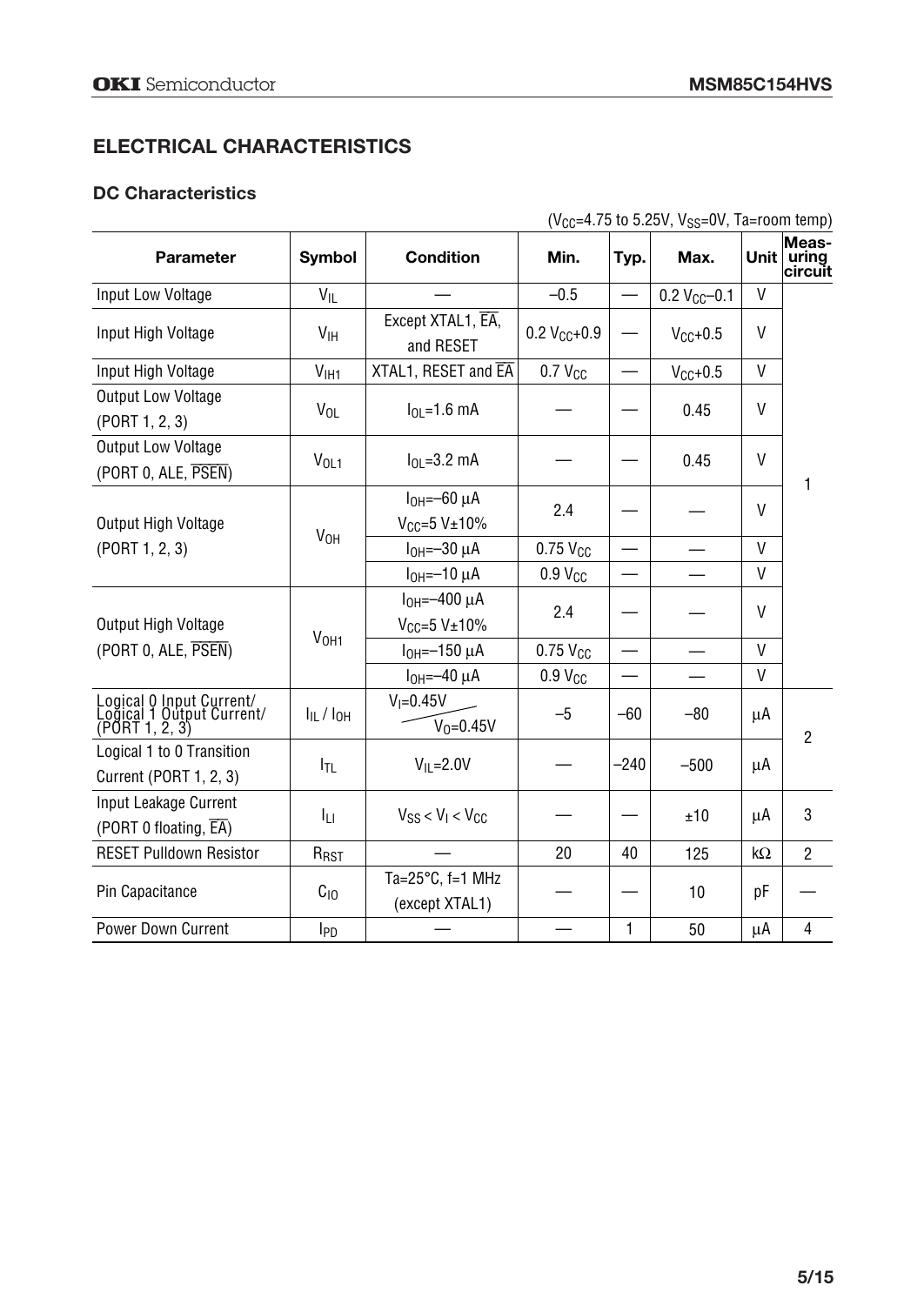| $\mathsf{v}_{\mathsf{cc}}$ | 4.75V | 5ν   | 5.25V |
|----------------------------|-------|------|-------|
| Freg                       |       |      |       |
| 1 MHz                      | 22    | 3.1  | 4.1   |
| 3 MHz                      | 3.9   | 5.2  | 7.0   |
| 12 MH <sub>7</sub>         | 15.0  | 16.0 | 17.0  |
| 16 MHz                     | 19.0  | 20.0 | 22.0  |
| 22 MHz                     | 25.0  | 27.0 | 29.0  |

## Maximum power supply current normal operation I<sub>CC</sub> (mA)

## Maximum power supply current idle mode I<sub>CC</sub> (mA)

| <b>V<sub>CC</sub></b> | 4.75V | 5٧  | 5.25V |
|-----------------------|-------|-----|-------|
| Freg                  |       |     |       |
| 1 MH <sub>7</sub>     | 0.8   | 1.2 | 1.6   |
| 3 MHz                 | 1.2   | 1.7 | 2.3   |
| 12 MHz                | 4.1   | 4.4 | 4.8   |
| 16 MHz                | 5.1   | 5.5 | 6.0   |
| 22 MHz                | 6.5   | 7.0 | 7.5   |
|                       |       |     |       |

Note: The values of Power-down current, operating current, and IDLE current do not include the current dissipated by EPROM.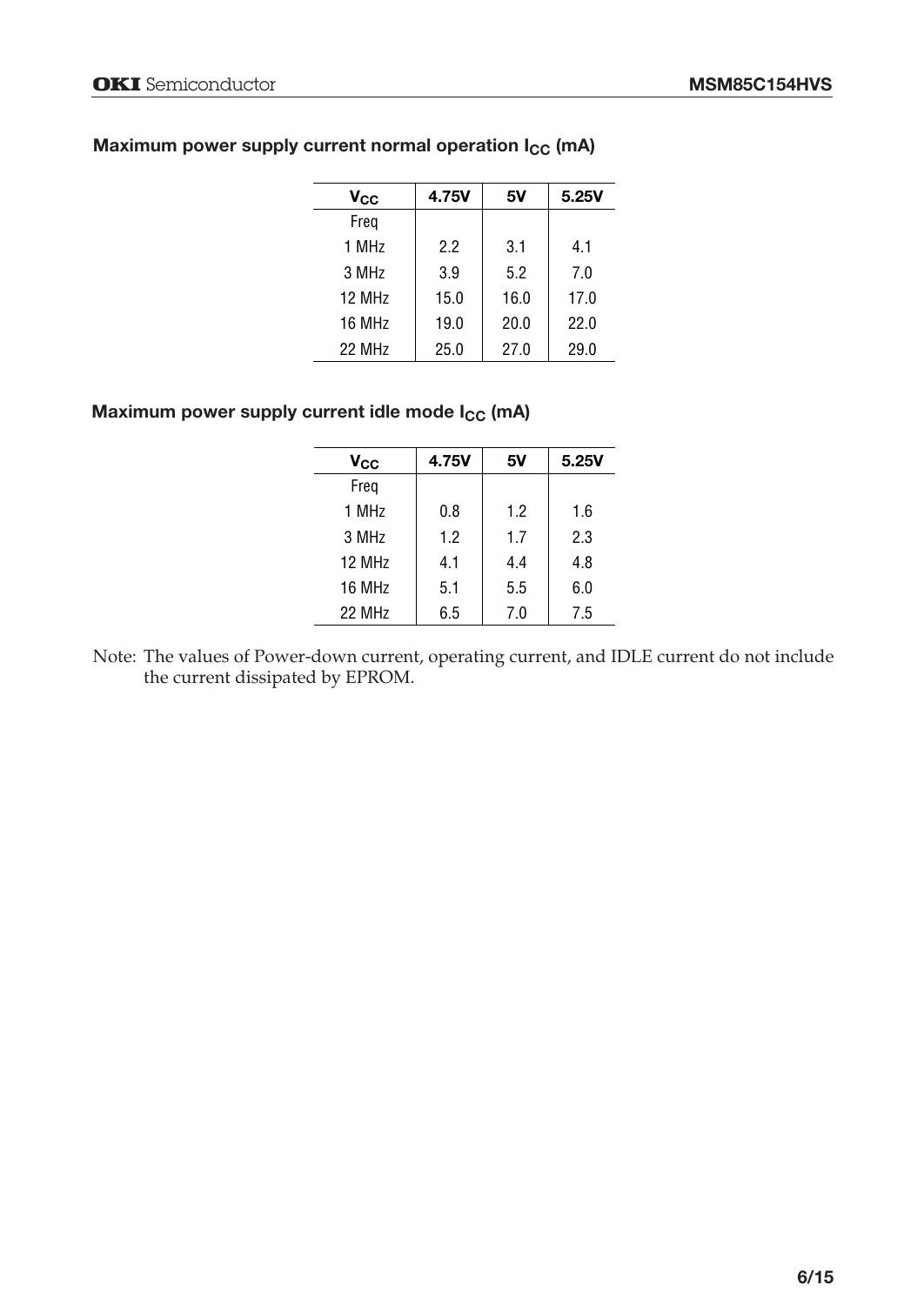## **Measuring circuits**



- \*1: Repeated for specified input pins.
- \*2: Repeated for specified output pins.
- \*3: Input logic for specified status.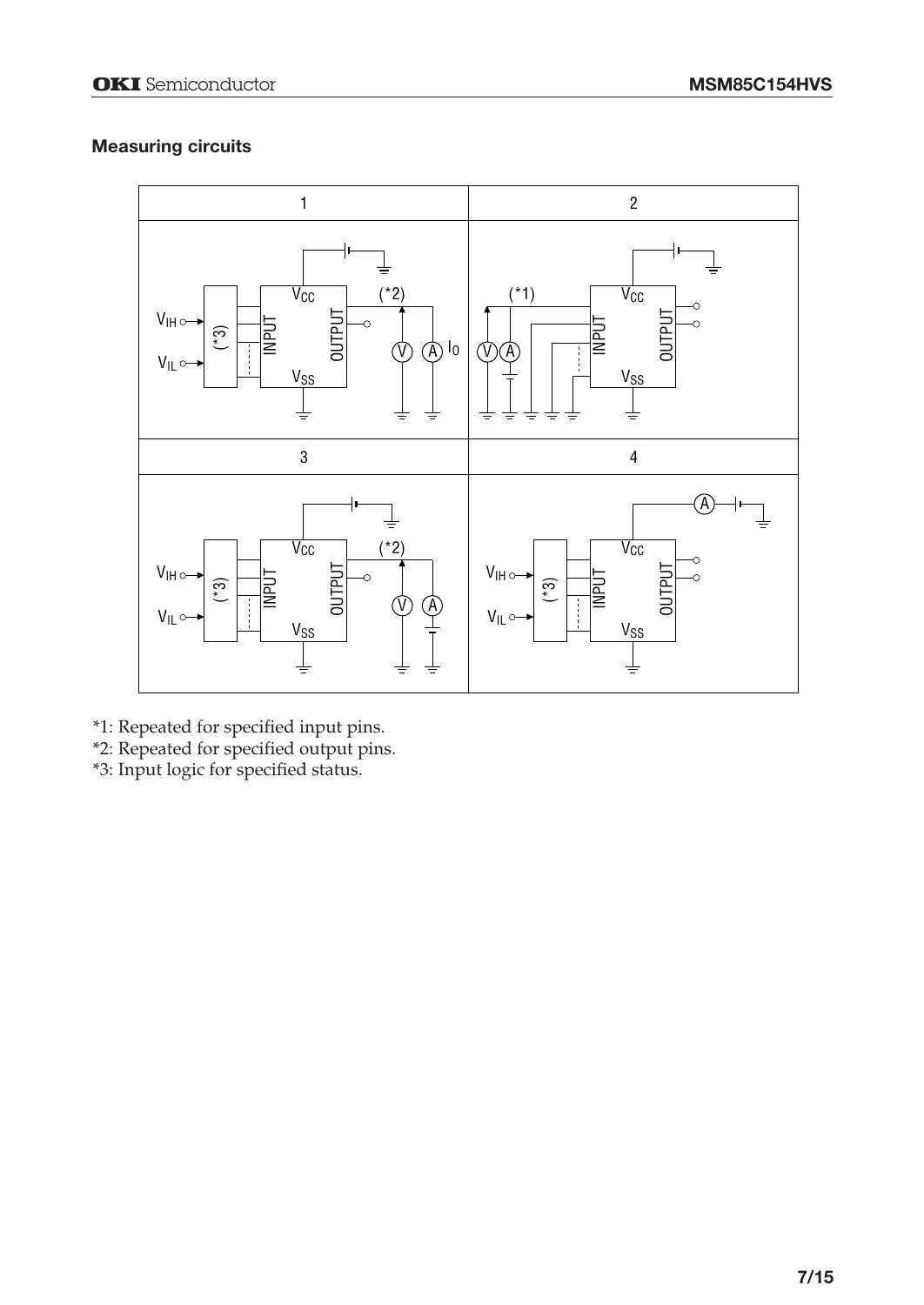# **AC Characteristics**

# **External program memory access AC characteristics**

|                                                                          |                         | $10.000 - 0.001$<br>PORT 0, ALE, and $\overline{\text{PSEN}}$ connected with 100 pF load, other connected with 80 pF load, |                                   |    |
|--------------------------------------------------------------------------|-------------------------|----------------------------------------------------------------------------------------------------------------------------|-----------------------------------|----|
|                                                                          |                         |                                                                                                                            | Variable clock from <sup>*1</sup> |    |
| <b>Parameter</b>                                                         | <b>Symble</b>           | 1 to 22 MHz                                                                                                                | <b>Unit</b>                       |    |
|                                                                          |                         | Min.                                                                                                                       | Max.                              |    |
| XTAL1, XTAL 2 Oscillation Cycle                                          | t <sub>CLCL</sub>       | 45.5                                                                                                                       | 1000                              | ns |
| <b>ALE Signal Width</b>                                                  | t <sub>LHLL</sub>       | $2t_{CLCL}$ -40                                                                                                            |                                   | ns |
| Address Setup Time<br>(to ALE Falling Edge)                              | <b>t<sub>AVLL</sub></b> | $1tCLCL - 15$                                                                                                              |                                   | ns |
| <b>Address Hold Time</b><br>(from ALE Falling Edge)                      | <b>t</b> LLAX           | $1t_{CLCL} - 35$                                                                                                           |                                   | ns |
| <b>Instruction Data Read Time</b><br>(from ALE Falling Edge)             | t <sub>LLPL</sub>       |                                                                                                                            | 4t <sub>CLCL</sub> -100           | ns |
| From ALE Falling Edge to PSEN<br><b>Falling Edge</b>                     | t <sub>LLPL</sub>       | $1t_{CLCL}$ -30                                                                                                            |                                   | ns |
| <b>PSEN</b> Signal Width                                                 | t <sub>PLPH</sub>       | $3tCLCL - 35$                                                                                                              |                                   | ns |
| <b>Instruction Data Read Time</b><br>(from PSEN Falling Edge)            | t <sub>PLIV</sub>       |                                                                                                                            | $3tCLCL - 45$                     | ns |
| <b>Instruction Data Hold Time</b><br>(from PSEN Rising Edge)             | t <sub>PXIX</sub>       | 0                                                                                                                          |                                   | ns |
| Bus Floating Time after Instruction<br>Data Read (from PSEN Rising Edge) | t <sub>PXIZ</sub>       |                                                                                                                            | $1t_{CLCL}$ -20                   | ns |
| <b>Instruction Data Read Time</b><br>(from Address Output)               | t <sub>AVIV</sub>       |                                                                                                                            | $5t_{CLCL}$ -105                  | ns |
| Bus Floating Time (PSEN Rising<br>Edge from Address float)               | <b>t<sub>AZPL</sub></b> | 0                                                                                                                          |                                   | ns |
| <b>Address Output Time from PSEN</b><br><b>Rising Edge</b>               | t <sub>PXAV</sub>       | 1t <sub>CLCL</sub> -20                                                                                                     |                                   | ns |

 $\sqrt{V_{\text{CC}}}$  = 4.75 to 5.25V, Vss = 0V, Ta = room temp  $\setminus$ 

\*1 The variable check is from 0 to 22 MHz when the external check is used.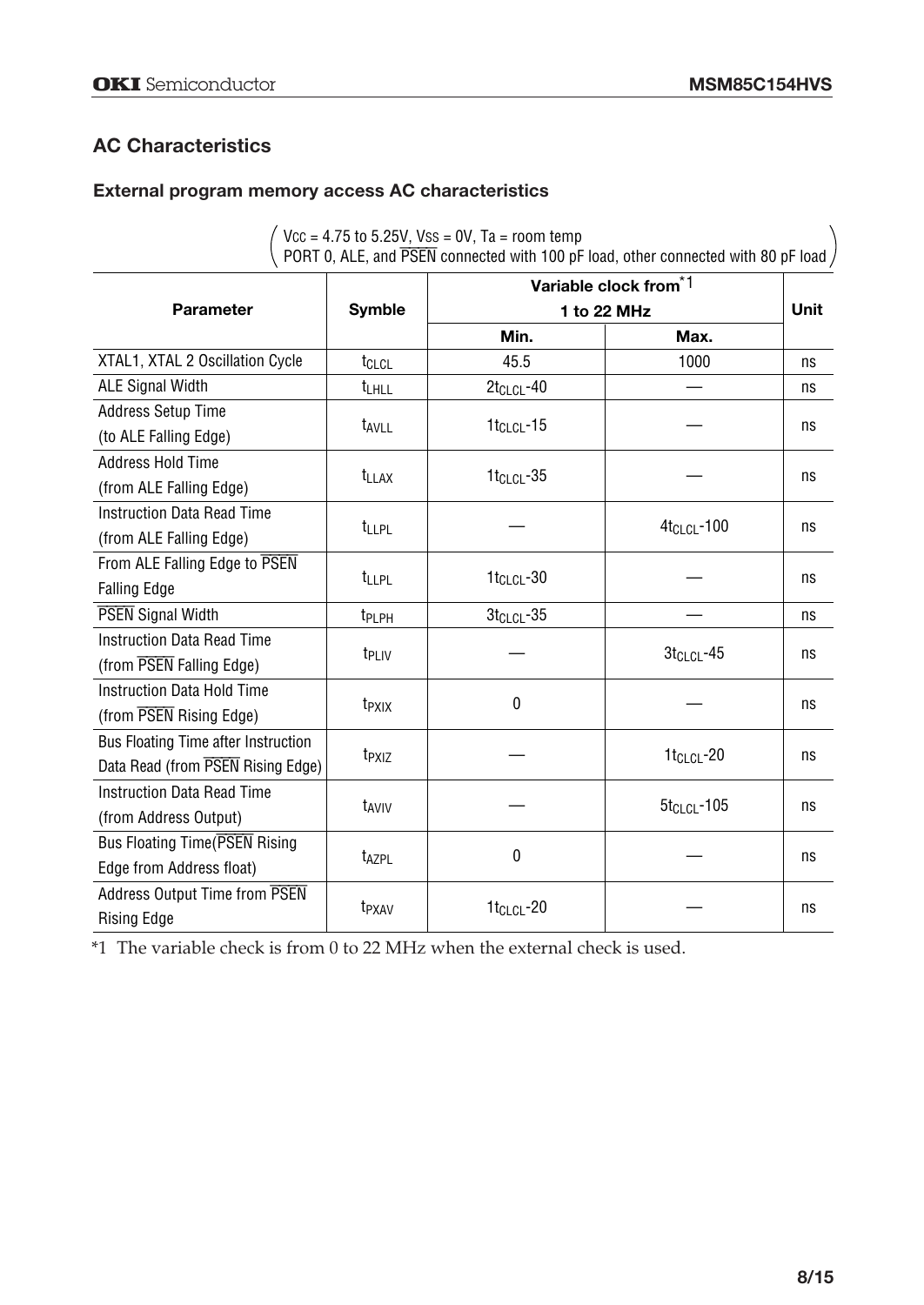#### **External program memory read cycle**

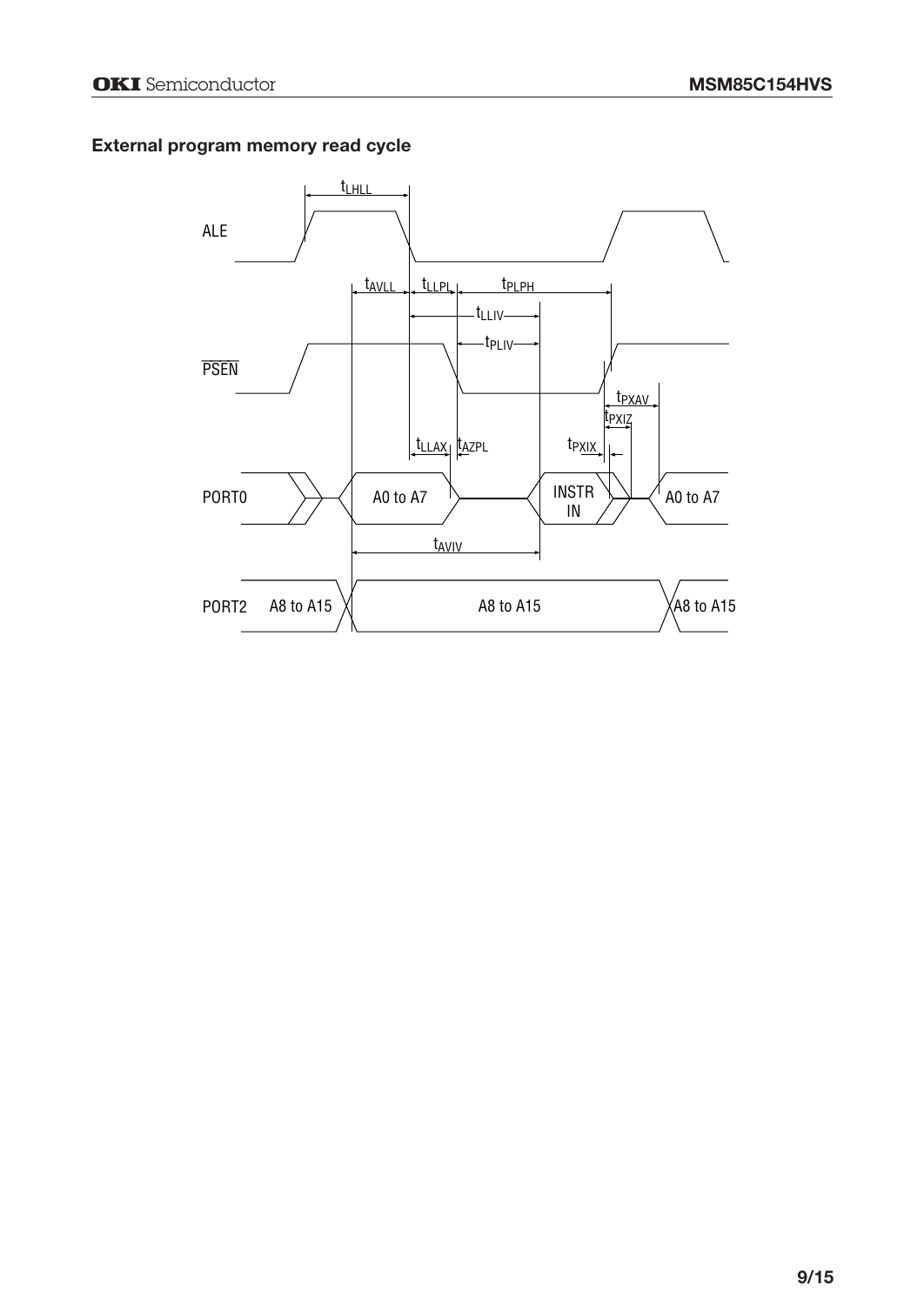#### **External data memory access AC characteristics**

VCC = 4.75 to 5.25V, VSS = 0V, Ta = room temp

PORT 0, ALE, and PSEN connected with 100 pF load, other connected with 80 pF load

|                                           |                   |                         | Variable clock from <sup>*1</sup> | Unit |
|-------------------------------------------|-------------------|-------------------------|-----------------------------------|------|
| <b>Parameter</b>                          | <b>Symble</b>     |                         | 1 to 22 MHz                       |      |
|                                           |                   | Min.                    | Max.                              |      |
| XTAL1, XTAL2 Oscillator Cycle             | t <sub>CLCL</sub> | 45.5                    | 1000                              | ns   |
| <b>ALE Signal Width</b>                   | t <sub>LHLL</sub> | $2t_{CLCL}$ -40         |                                   | ns   |
| <b>Address Setup Time</b>                 |                   |                         |                                   |      |
| (to ALE Falling Edge)                     | t <sub>AVLL</sub> | $1tCLCL - 15$           |                                   | ns   |
| <b>Address Hold Time</b>                  |                   |                         |                                   |      |
| (from ALE Falling Edge)                   | <b>t</b> LLAX     | $1t_{CLCL} - 35$        |                                   | ns   |
| RD Signal Width                           | t <sub>RLRL</sub> | 6t <sub>CLCL</sub> -100 |                                   | ns   |
| WR Signal Width                           | twLwH             | 6t <sub>CLCL</sub> -100 |                                   | ns   |
| RAM Data Read Time                        |                   |                         |                                   |      |
| (from RD Signal Falling Edge)             | t <sub>RLDV</sub> |                         | $5t_{CLCL}$ -105                  | ns   |
| RAM Data Read Hold Time                   |                   |                         |                                   |      |
| (from RD Signal Rising Edge)              | t <sub>RHDX</sub> | $\mathbf 0$             |                                   | ns   |
| Data Bus Floating Time                    |                   |                         |                                   |      |
| (from RD Signal Rising Edge)              | t <sub>RHDZ</sub> |                         | $2t_{CLCL}$ -70                   | ns   |
| RAM Data Read Time                        |                   |                         |                                   |      |
| (from ALE Signal Falling Edge)            | t <sub>LLDV</sub> |                         | 8t <sub>CLCL</sub> -100           | ns   |
| <b>RAM Data Read Time</b>                 |                   |                         |                                   |      |
| (from Address Output)                     | t <sub>AVDV</sub> |                         | $9t_{CLCL}$ -105                  | ns   |
| RD/WR Output Time from ALE                |                   |                         |                                   |      |
| <b>Falling Edge</b>                       | t <sub>LLWL</sub> | $3t_{CLCL} - 40$        | $3t_{CLCL} + 40$                  | ns   |
| RD/WR Output Time from Address            |                   |                         |                                   |      |
| Output                                    | t <sub>AVWL</sub> | 4t <sub>CLCL</sub> -70  |                                   | ns   |
| WR Output Time from Data Output           | tovwx             | $2t_{CLCL} - 40$        |                                   | ns   |
| Time from Data to WR Rising Edge          | t <sub>ovwH</sub> | 7t <sub>CLCL</sub> -105 |                                   | ns   |
| Data Hold Time                            |                   | $2t_{CLCL}$ -50         |                                   |      |
| (from $\overline{\text{WR}}$ Rising Edge) | twhox             |                         |                                   | ns   |
| Time from to Address Float RD             |                   | $\mathbf 0$             |                                   |      |
| Output                                    | t <sub>RLAZ</sub> |                         |                                   | ns   |
| Time from RD/WR Rising Edge to            |                   | $1t_{CLCL}$ -30         | $1t_{CLCL} + 40$                  | ns   |
| <b>ALE Rising Edge</b>                    | t <sub>WHLH</sub> |                         |                                   |      |

\*1 The variable check is from 0 to 22 MHz when the external check is used.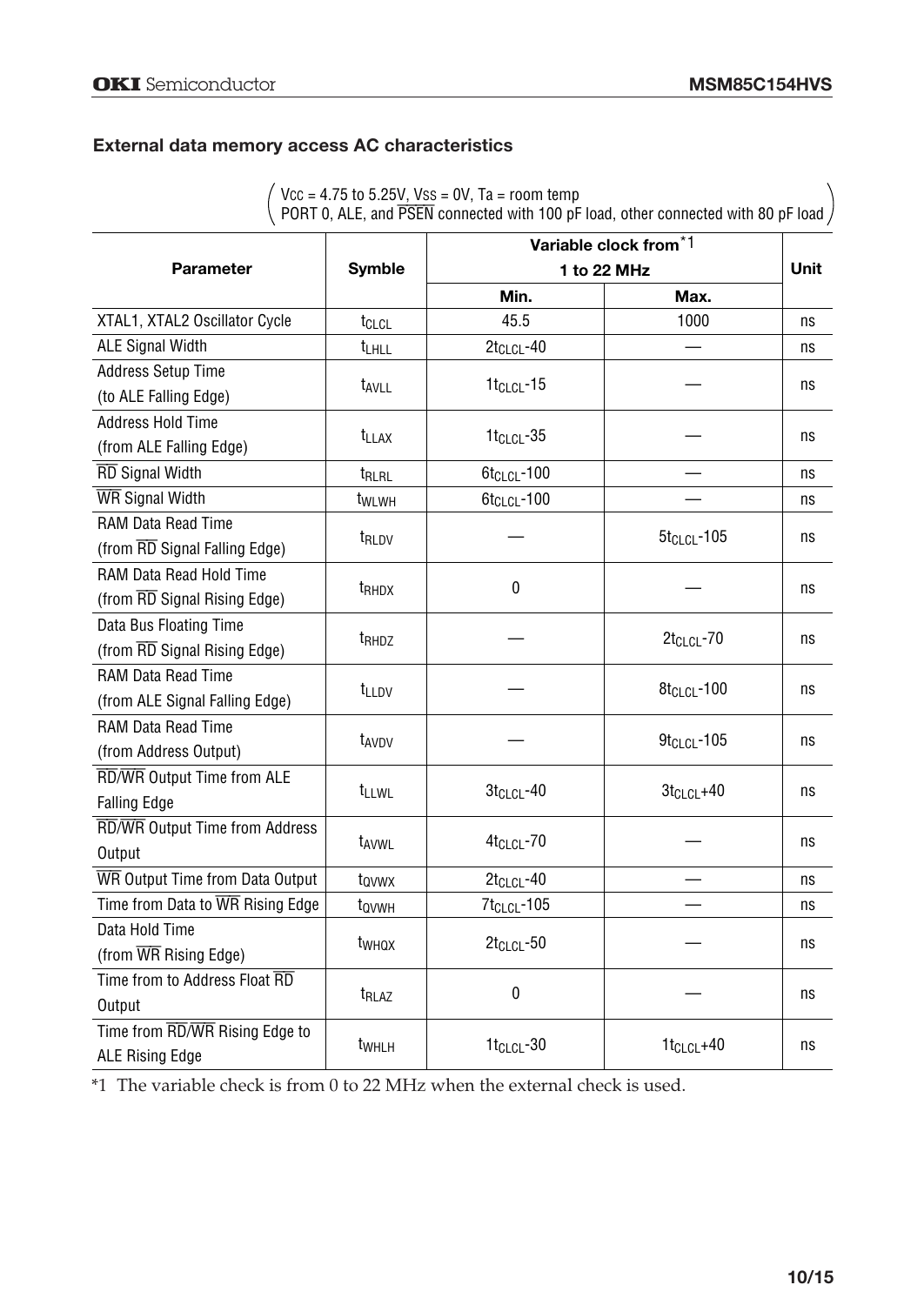#### **External data memory read cycle**



#### **External data memory write cycle**

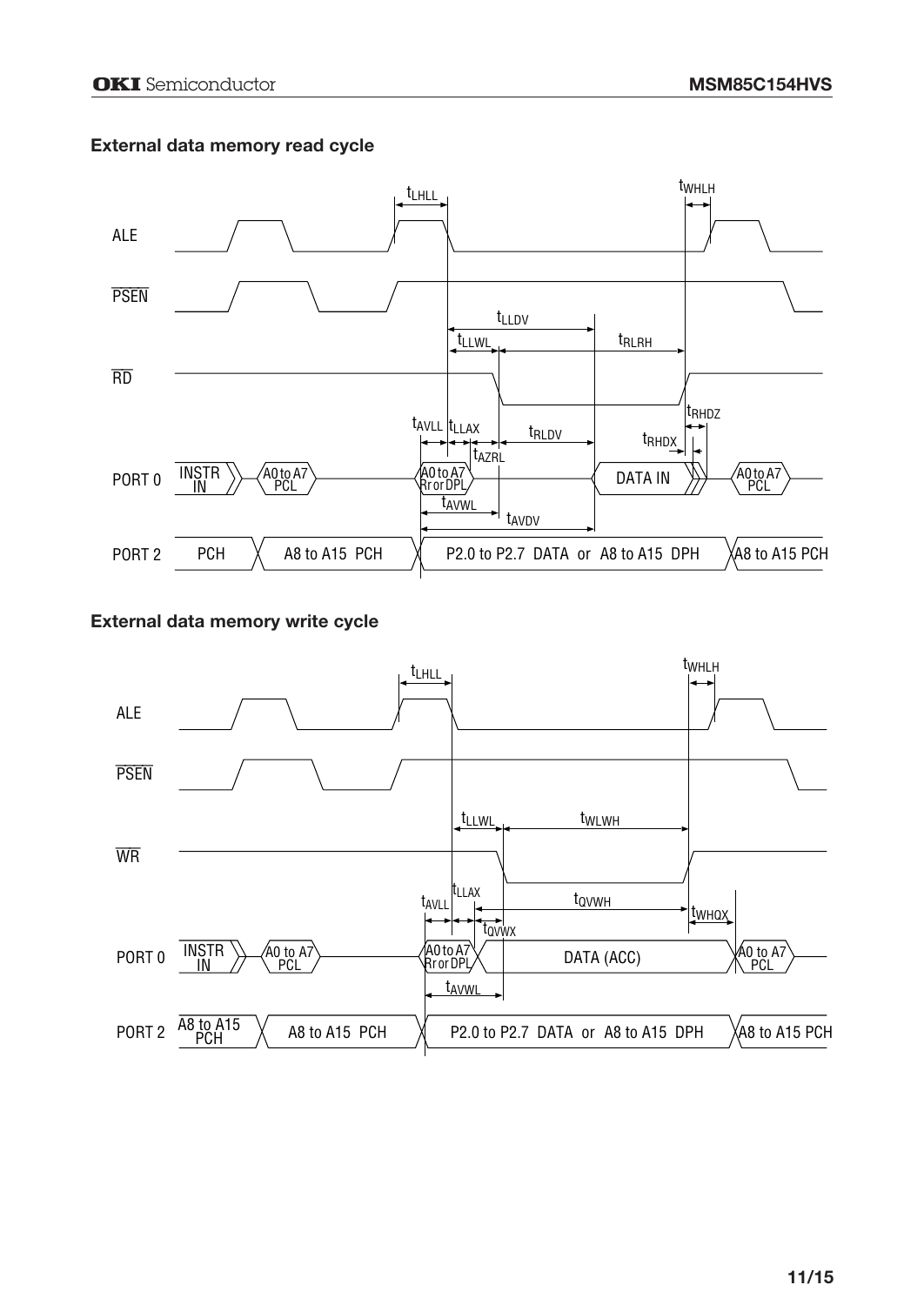## **Serial port (I/O extension mode) AC characteristics**

| $(Vcc = 4.75$ to 5.25V, Vss = 0V, Ta = room temp) |  |  |  |
|---------------------------------------------------|--|--|--|
|---------------------------------------------------|--|--|--|

| <b>Parameter</b>                         | Symbol       | Min.                 | Max.              | Unit |
|------------------------------------------|--------------|----------------------|-------------------|------|
| Serial Port Clock Cycle Time             | <b>TXLXL</b> | 12t <sub>Cl Cl</sub> |                   | ns   |
| Output Data Setup to Clock Rising Edge   | tovxh        | $10t_{CLCL}$ -133    |                   | ns   |
| Output Data Hold After Clock Rising Edge | tхнох        | $2t_{CLCL}$ -75      |                   | ns   |
| Input Data Hold After Clock Rising Edge  | tхнdх        |                      |                   | ns   |
| Clock Rising Edge to Input Data Valid    | txhdv        |                      | $10t_{CLCL}$ -133 | ns   |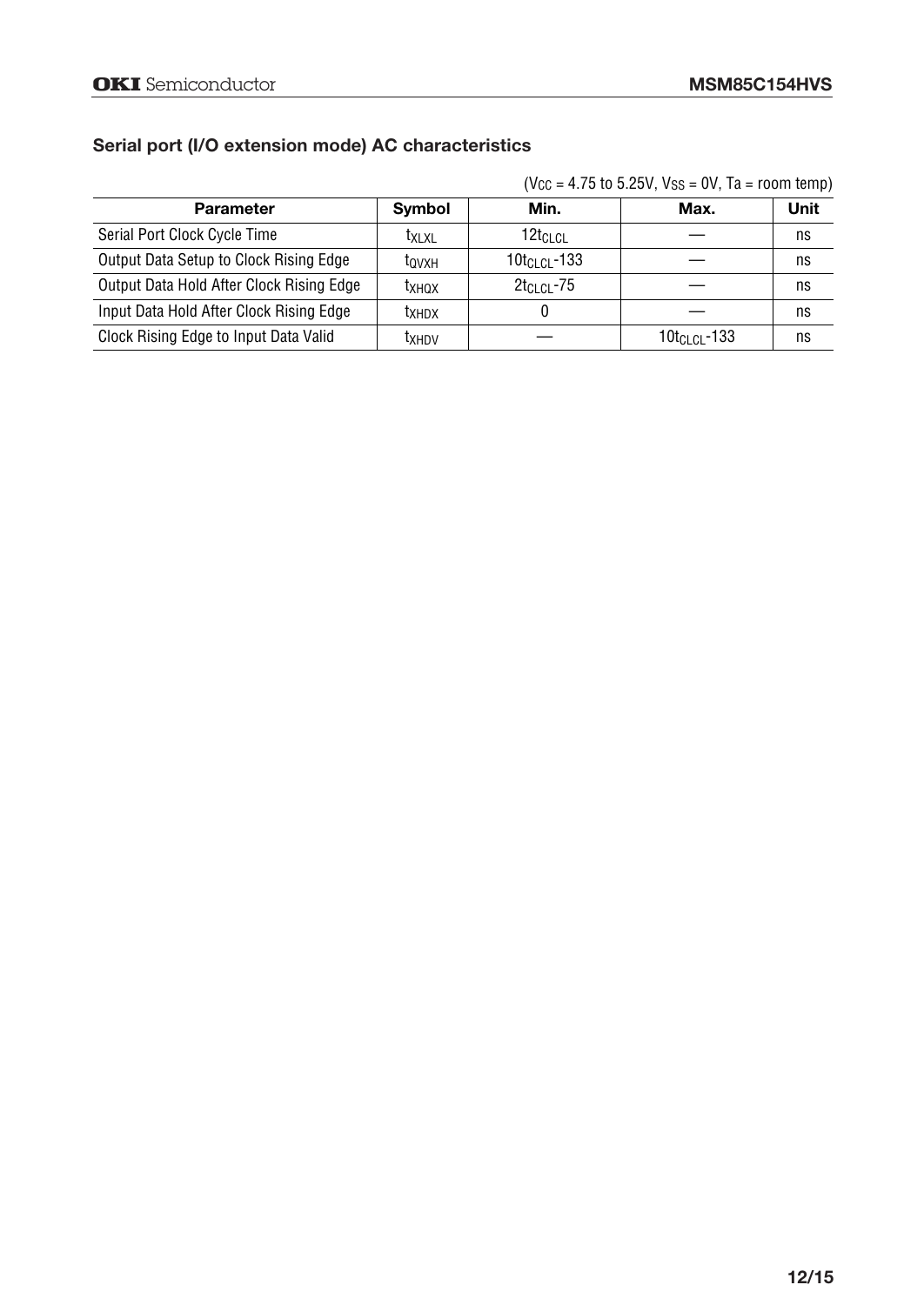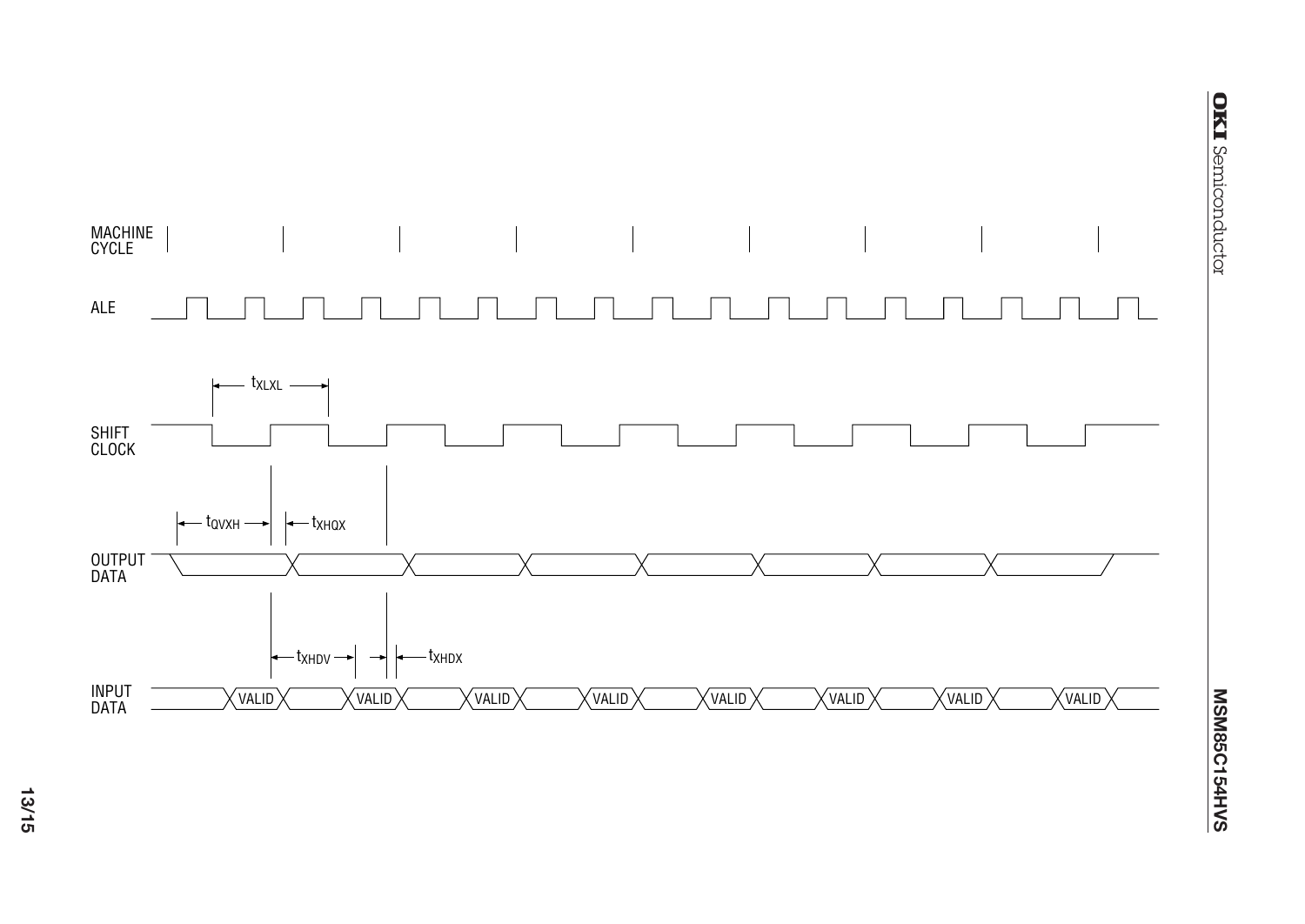## **AC characteristics measuring conditions**

### 1.Input/output signal



\* The input signals in AC test mode are either  $V_{OH}$  (logic "1") or  $V_{OL}$  (logic "0") input signals where logic "1" corresponds to a CPU output signal waveform measuring point in excess of  $V<sub>IH</sub>$ , and logic "0" to a point below  $V<sub>IL</sub>$ .

#### 2.Floating



The port 0 floating interval is measured from the time the port 0 pin voltage drops below  $V_{\text{IH}}$ after sinking to GND at 2.4 mA when switching to floating status from a "1" output, and from the time the port 0 pin voltage exceeds  $V_{II}$  after connecting to a 400  $\mu$ A source when switching to floating status from a "0" output.

#### **XTAL1 external clock input waveform conditions**

| <b>Parameter</b>     | <b>Symbol</b>     | Min. | Max. | Unit       |
|----------------------|-------------------|------|------|------------|
| External Clock Freq. | $1/t_{CLCL}$      |      | 22   | <b>MHz</b> |
| Clock Pulse width 1  | tchcx             | 15   |      | ns         |
| Clock Pulse width 2  | t <sub>CLCX</sub> | 15   |      | ns         |
| Rise Time            | <sup>t</sup> CLCH |      |      | ns         |
| <b>Fall Time</b>     | tchcl             |      |      | ns         |

## **External clock drive waveform**